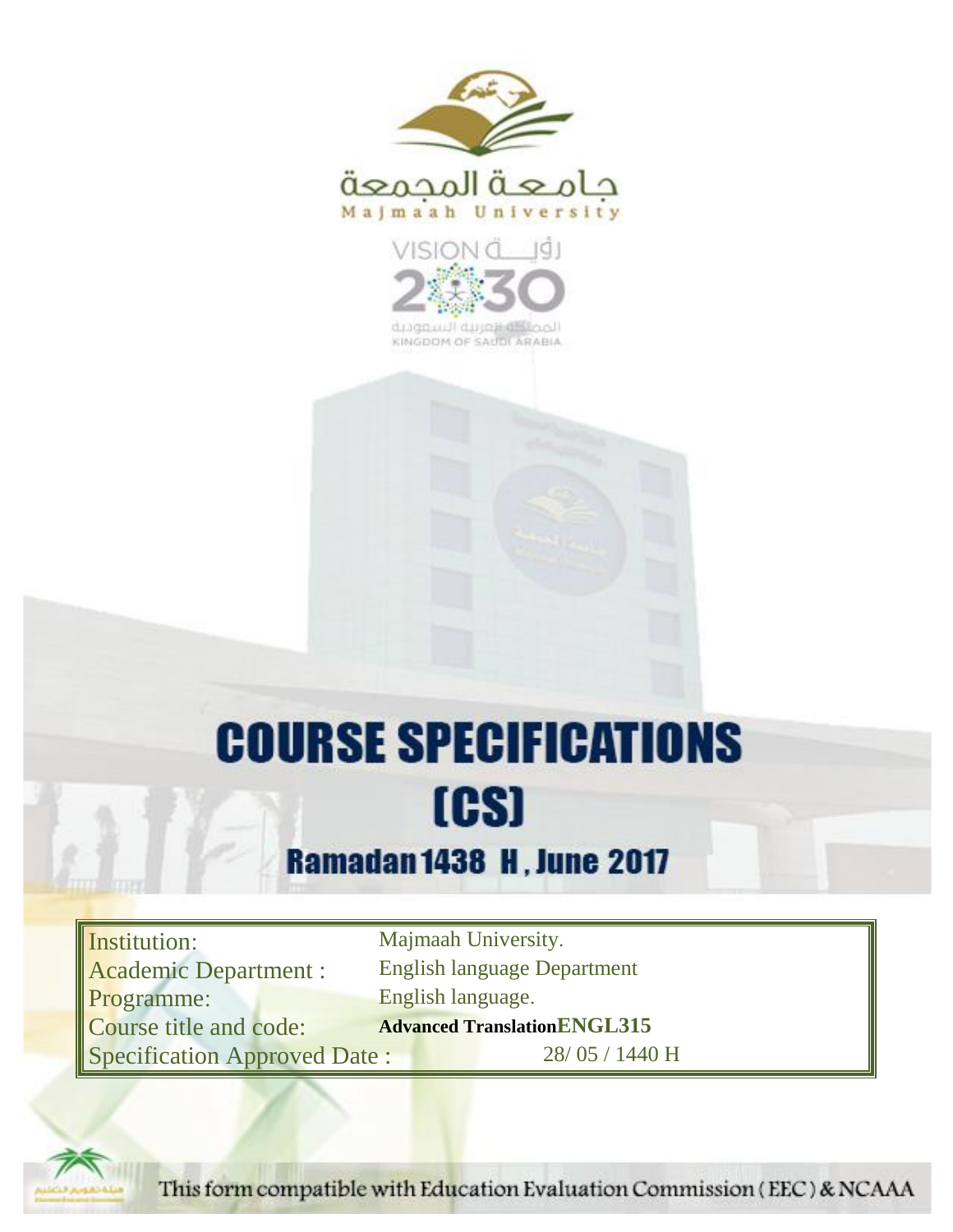

## **Course Specifications**

| <b>Institution:Majmaah University</b>            | Date: 28/05/1440 |
|--------------------------------------------------|------------------|
| College/Department:Az-Zulfi College of Education |                  |

### **A. Course Identification and General Information**

| 2. Credit hours: 3 Hours                                            |                                                                                                 |  |
|---------------------------------------------------------------------|-------------------------------------------------------------------------------------------------|--|
| 3. Program(s) in which the course is offered: English               | (If general elective available in many programs indicate this rather than list programs)        |  |
|                                                                     | 4. Name of faculty member responsible for the course: Dr. Sana'a Khatter                        |  |
| 5. Level/year at which this course is offered:6 <sup>th</sup> level |                                                                                                 |  |
|                                                                     | 6. Pre-requisites for this course (if any): Introduction to Translation-ENGL 224                |  |
| learners must have attended ENGL 224or a similar course.            | The course book is the definitive one for students studying translation. It is recommended that |  |
|                                                                     |                                                                                                 |  |
| 7. Co-requisites for this course (if any): N/A                      |                                                                                                 |  |
| 8. Location if not on main campus: N/A                              |                                                                                                 |  |
| 9. Mode of Instruction (mark all that apply):                       |                                                                                                 |  |
| a. traditional classroom                                            | What percentage?<br>$\sqrt{ }$<br>90 %                                                          |  |
| b. blended (traditional and online)                                 | Vhat percentage?                                                                                |  |
| c. e-learning                                                       | 10%<br>What percentage?                                                                         |  |
| d. correspondence                                                   | What percentage?                                                                                |  |
| f. other                                                            | What percentage?                                                                                |  |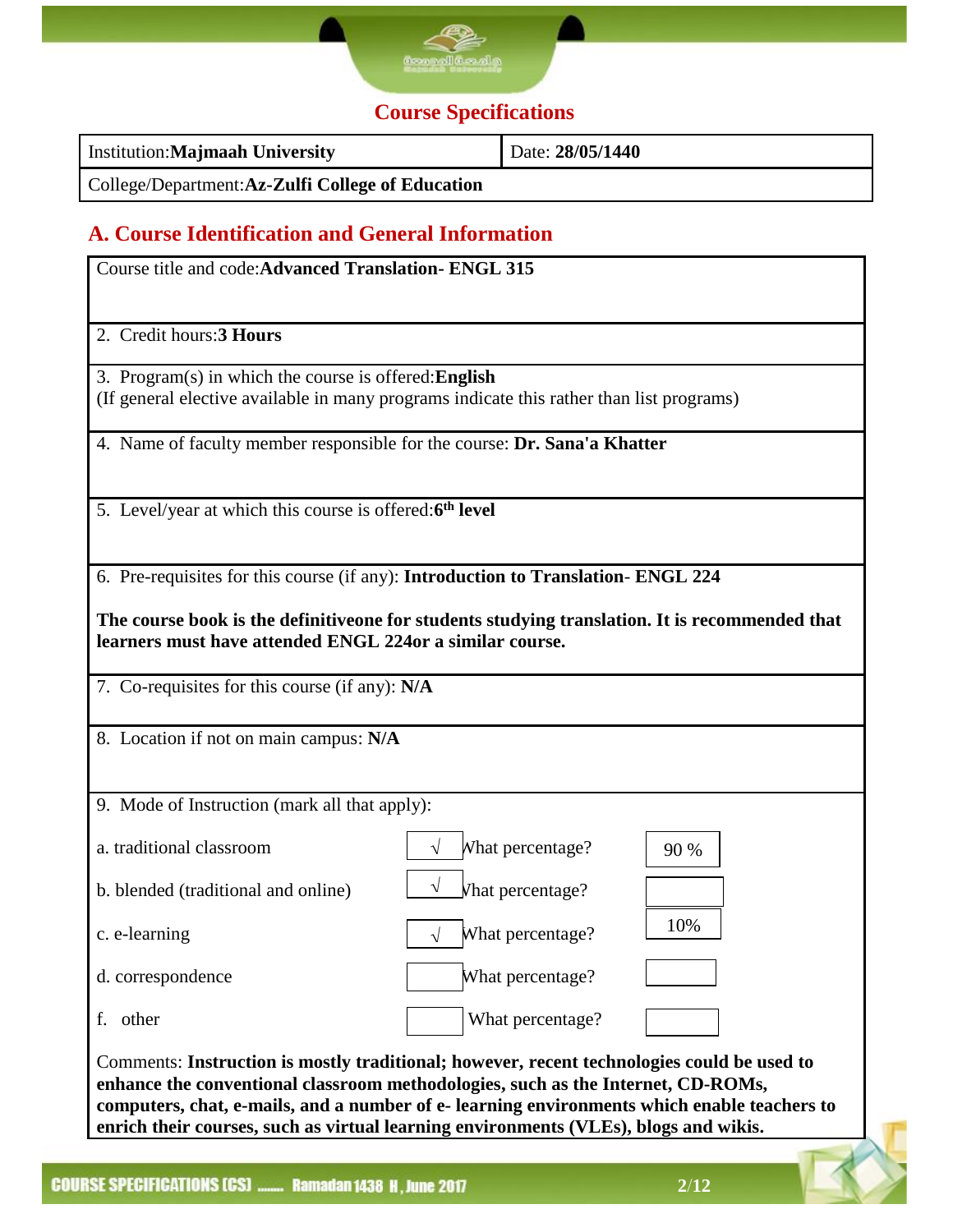#### **B. Objectives**

1. What is the main purpose for this course?

By the end of the course, students should be able to:

- 1. Outline the fundamental ideas, concepts, terms and approaches of translation and translation studies.
- 2. Discuss some key translation problems and issues( e.g. the problem of Equivalence, Modulation and other translation processes).
- 3. Explain the complexity of meaning and its layeredness as manifested in the translation process.
- 4. Practice the four skills through a variety of translation activities and tasks..
- 5. Discuss the meaning and use of language at the deepest possible levels.
- 6. Develop many translation skills and discuss its role being a frequently used strategy for learners.
- 7. Contemplate the interaction of the two languages (the first language and the target language) and the problems caused by their L1 while discussing the differences and similarities during the translation process.
- 8. Appreciate the strengths and weaknesses of the L1 and L2(viewing the complex relationship between them), e.g. the comparison of idiomatic language such as metaphors.
- **9.** Practice certain vocabulary, grammar points, styles and registers through translation activities.

2. Briefly describe any plans for developing and improving the course that are being implemented. (e.g. increased use of IT or web based reference material, changes in content as a result of new research in the field)

- **Increased use of relevant web-based materials;**
- **Regular monitoring and updates of textbooks and references;**
- **Encouraging an increased use of paper and e-dictionaries;**
- **Identifying the course objectives, planning carefully and ensuring that the course material really does focus on these objectives;**
- **Integrating foreign language teaching skills especially reading and the writing;**
- **Integrating translation with other skills/systems practice where possible;**
- **Recognizing the problems associated with traditional approaches to translation (a solitary, difficult and time-consuming activity using literary texts) and finding solutions to these, such as ensuring these tasks are short (not easy), always working in groups, and maintaining the element of a communication gap where possible;**
- **Using materials generated by learners so as to have a positive impact on motivation;**
- **Encouraging learners to explore translation further by themselves -which is a fascinating, complex and worthy process.**

#### **C. Course Description**(Note: General description in the form used in Bulletin or handbook)

#### **Course Description:**

This course builds on the previous "Introduction to Translation"(level four) and paves the way for the two subsequent translation courses in the plan in level six (ENGL 324 Computer-aided Translation) and level seven (ENGL 415 Special Topics in Translation and interpretation). It generally focuses on various advanced issues in translation and translation studies. More specifically, it will investigate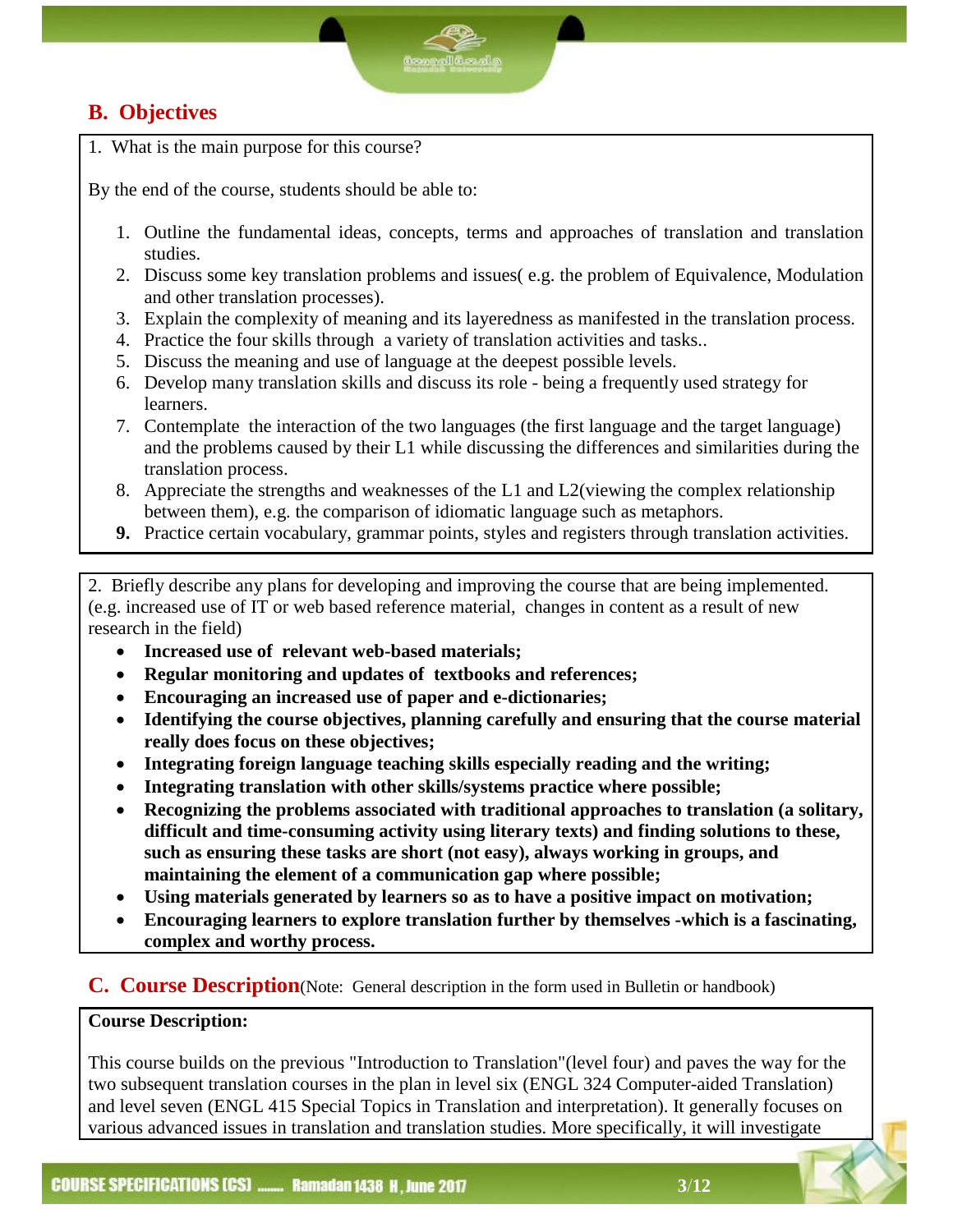equivalence at different levels. Central translation problems will be considered and discussed. The discussions will be anchored in practical exercises and translation from English into Arabic and from Arabic into English of texts from different genres and with different communicative functions. The course includes examples and exercises from new genres such as audiovisual translation, scientific translation, oral interpreting, website translation, and news/ media translation. It also includes a companion website featuring further examples and tasks.

The course may tackle more recent issues in translation studies like looking at translation as "Languaging" and "Translation as Intertextuality", etc. What is more, some new trends, practices and tendencies in translation and translation studies will be tackled and discussed.

The teaching methodology of this course tends to be multifaceted, varied and dynamic in such away that a variety of forms, models and techniques are combined and integrated (conventional instruction methods, brain storming, classroom discussions, elicitation, pair/group work, cooperative learning, tutoring (when necessary), self/ peer correction, etc.). Similarly, evaluation subsumes a set of strategies and techniques (exams (mid/final), quizzes, homework, class participation, oral presentations, written assignments, projects, etc.).

|                       | 1. Topics to be Covered                                       |                        |                         |  |
|-----------------------|---------------------------------------------------------------|------------------------|-------------------------|--|
|                       | <b>List of Topics</b>                                         | No. of<br><b>Weeks</b> | <b>Contact</b><br>hours |  |
|                       | <b>Introduction to Advanced Translation</b>                   | $\overline{2}$         | 6                       |  |
| <b>Central Issues</b> |                                                               |                        |                         |  |
|                       | Language and Culture                                          |                        |                         |  |
|                       | Types of Translation                                          |                        |                         |  |
|                       | Decoding and Recoding                                         |                        |                         |  |
|                       | Problems of Equivalence                                       |                        |                         |  |
| $\bullet$             | Loss and Gain                                                 |                        |                         |  |
|                       | Untranslatability                                             |                        |                         |  |
|                       | Science or 'Secondary Activity'?                              |                        |                         |  |
|                       | <b>Equivalence above Word Level</b>                           | 3                      | 9                       |  |
| <b>Collocation</b>    |                                                               |                        |                         |  |
|                       | Collocational Range and Collocational Markedness              |                        |                         |  |
|                       | Collocation and register                                      |                        |                         |  |
| $\bullet$             | Collocational meaning                                         |                        |                         |  |
|                       | Some collocation related pitfalls and problems in translation |                        |                         |  |
|                       | <b>Idioms and fixed expressions</b>                           |                        |                         |  |
|                       | Idioms, fixed expressions and the direction of translation    |                        |                         |  |
| $\bullet$             | The interpretation of idioms                                  |                        |                         |  |
|                       | The translation of idioms: difficulties                       |                        |                         |  |
|                       | The translation of idioms: strategies                         |                        |                         |  |

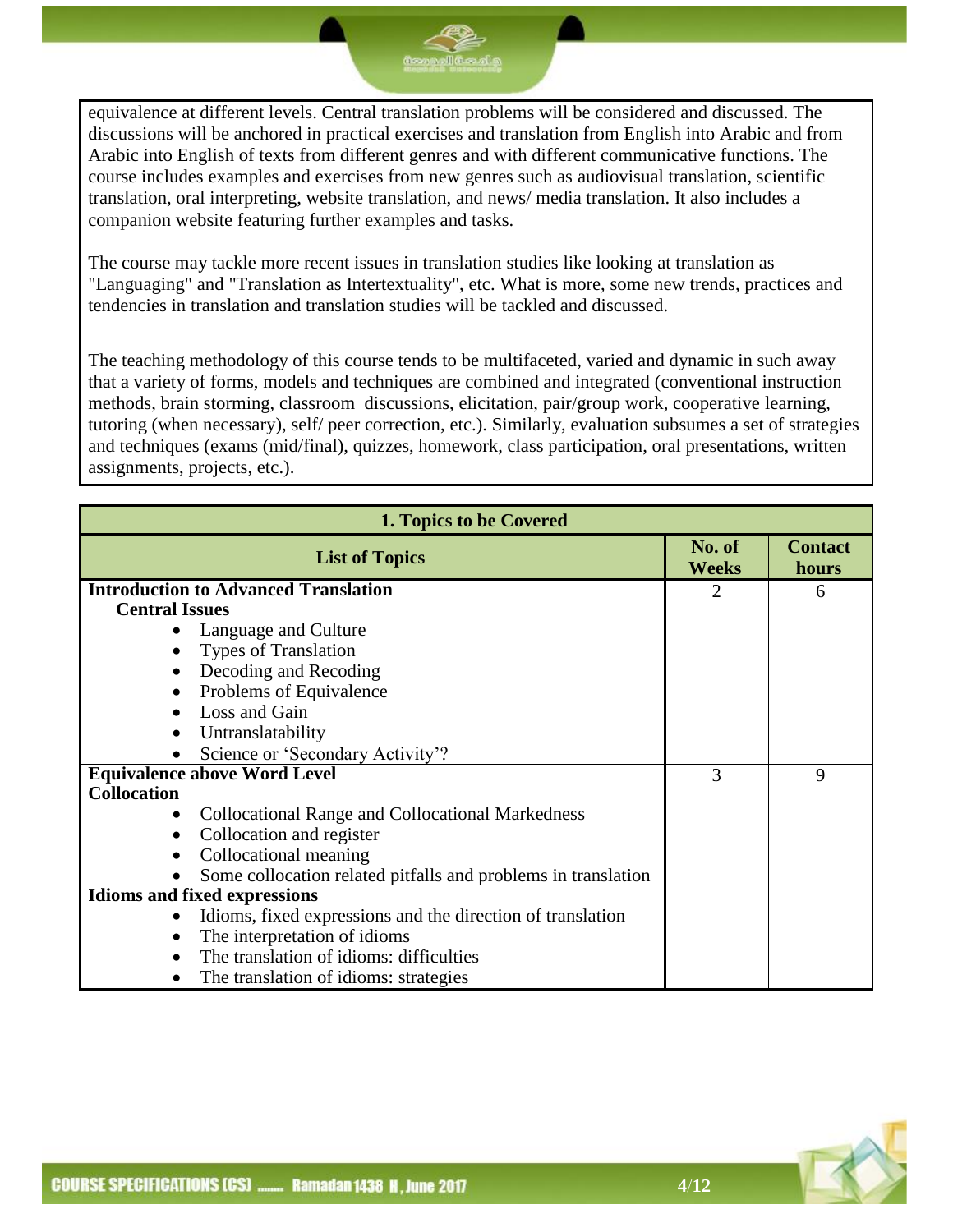| <b>Grammatical Equivalence</b>                                         | $\overline{2}$ | 6 |
|------------------------------------------------------------------------|----------------|---|
| The diversity of grammatical categories across languages               |                |   |
| Number                                                                 |                |   |
| Gender<br>$\bullet$                                                    |                |   |
| Person                                                                 |                |   |
| Tense and aspect                                                       |                |   |
| Voice                                                                  |                |   |
| A brief note on word order                                             |                |   |
| <b>Introducing text</b>                                                |                |   |
| Text vs. non-text                                                      |                |   |
| Features of text organization                                          |                |   |
| <b>Functional Theories of Translation</b>                              | $\overline{2}$ | 6 |
| Introduction                                                           |                |   |
| Text type<br>$\bullet$                                                 |                |   |
| <b>Translational action</b>                                            |                |   |
| Skopos theory<br>$\bullet$                                             |                |   |
| Translation – oriented text analysis                                   |                |   |
| <b>Discourse and Register Analysis Approach</b>                        | 3              | 9 |
| Introduction<br>$\bullet$                                              |                |   |
| The Hallidayan model of language and discourse<br>$\bullet$            |                |   |
| House's model of translation quality assessment<br>٠                   |                |   |
| Baker's Text and Pragmatic Level Analysis: a course book<br>$\bullet$  |                |   |
| for translators                                                        |                |   |
| Hatim and Mason: the semiotic level of context and<br>$\bullet$        |                |   |
| discourse                                                              |                |   |
| Criticisms of discourse and register analysis approach to<br>$\bullet$ |                |   |
| translation                                                            |                |   |
| <b>Translation studies and interdisciplinarity</b>                     | 3              | 9 |
| Introduction<br>$\bullet$                                              |                |   |
| Discipline, interdiscipline or sub-discipline?                         |                |   |
| Mary Snell-Hornby's 'integrated approach'<br>٠                         |                |   |
| Interdisciplinary approaches<br>$\bullet$                              |                |   |
| The future: co-operation or fragmentation?                             |                |   |
| Translation as <b>Languaging</b> .<br>$\bullet$                        |                |   |

**NB: Timing is generally tentative depending on each and every class teaching and learning context and the time allotted for final and midterm exam and written quizzes is to be considered beside preparedness for the new academic year during week (1) in terms of students' punctuality and availability of course material. A three-hour lecture per week for fifteen weeks, 45 hours in all.**

| 2. Course components (total contact hours and credits per semester): |                |         |                 |                              |                  |        |              |
|----------------------------------------------------------------------|----------------|---------|-----------------|------------------------------|------------------|--------|--------------|
|                                                                      |                | Lecture | <b>Tutorial</b> | Laboratory/<br><b>Studio</b> | <b>Practical</b> | Other: | <b>Total</b> |
| <b>Contact</b><br><b>Hours</b>                                       | <b>Planned</b> | 45      |                 |                              |                  |        | 45           |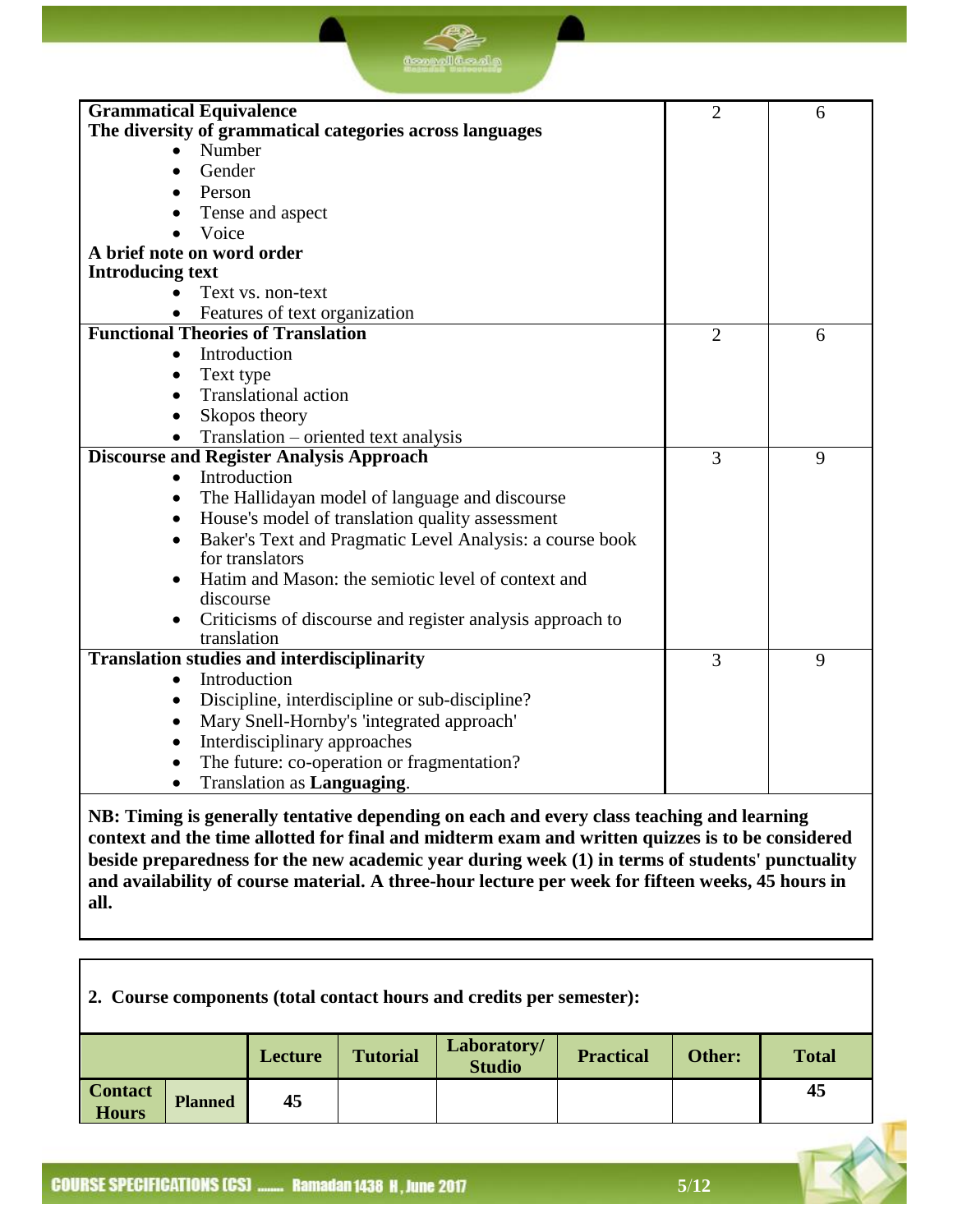

|               | <b>Actual</b>  | 45 |  |  | 45             |
|---------------|----------------|----|--|--|----------------|
| <b>Credit</b> | <b>Planned</b> | 03 |  |  | 03             |
|               | <b>Actual</b>  | 03 |  |  | 0 <sub>3</sub> |

3. Additional private study/learning hours expected for students per week.

**N/A**

4. Course Learning Outcomes in NQF Domains of Learning and Alignment with Assessment Methods and Teaching Strategy

#### **On the table below are the five NQF Learning Domains, numbered in the left column.**

**First**, insert the suitable and measurable course learning outcomes required in the appropriate learning domains (see suggestions below the table). **Second**, insert supporting teaching strategies that fit and align with the assessment methods and intended learning outcomes. **Third**, insert appropriate assessment methods that accurately measure and evaluate the learning outcome. Each course learning outcomes, assessment method, and teaching strategy ought to reasonably fit and flow together as an integrated learning and teaching process. (Courses are not required to include learning outcomes from each domain.)

| Code<br># | <b>NQF Learning Domains</b><br><b>And Course Learning Outcomes</b>                                                                                                                            | <b>Course Teaching</b><br><b>Strategies</b>                                                             | <b>Course</b><br><b>Assessment</b><br><b>Methods</b>                                    |  |
|-----------|-----------------------------------------------------------------------------------------------------------------------------------------------------------------------------------------------|---------------------------------------------------------------------------------------------------------|-----------------------------------------------------------------------------------------|--|
| 1.0       | <b>Knowledge</b>                                                                                                                                                                              |                                                                                                         |                                                                                         |  |
| 1.1       | Translate texts from Arabic into English or<br>$\bullet$<br>vice versa choosing appropriate words and<br>structures to capture different types of<br>meaning, and to suit various text types. | conventional<br>instruction methods,<br>brain storming,<br>classroom                                    | exams (mid/final),<br>quizzes, homework,<br>class participation,<br>oral presentations, |  |
| 1.2       | Define translation and explain the<br>$\bullet$<br>fundamental ideas, concepts, terms and<br>approaches of translation and translation<br>studies.                                            | discussions,<br>elicitation, pair/group<br>work, cooperative<br>learning, tutoring<br>(when necessary), | written<br>assignments,<br>projects                                                     |  |
| 1.3       | Discuss translation from a variety of<br>$\bullet$<br>perspectives (linguistic, social, cultural,<br>semantic, pragmatic, lexical, grammatical,<br>$etc.$ ).                                  | self/peer correction                                                                                    |                                                                                         |  |
| 1.4       | Discuss the qualities of a good translator.                                                                                                                                                   |                                                                                                         |                                                                                         |  |
| 2.0       | <b>Cognitive Skills</b>                                                                                                                                                                       |                                                                                                         |                                                                                         |  |
| 2.1       | Identify translation problems on different<br>$\bullet$<br>levels of language and discuss solutions,<br>applying relevant theories.                                                           | conventional<br>instruction methods,<br>brain storming,                                                 | exams (mid/final),<br>quizzes, homework,<br>class participation,                        |  |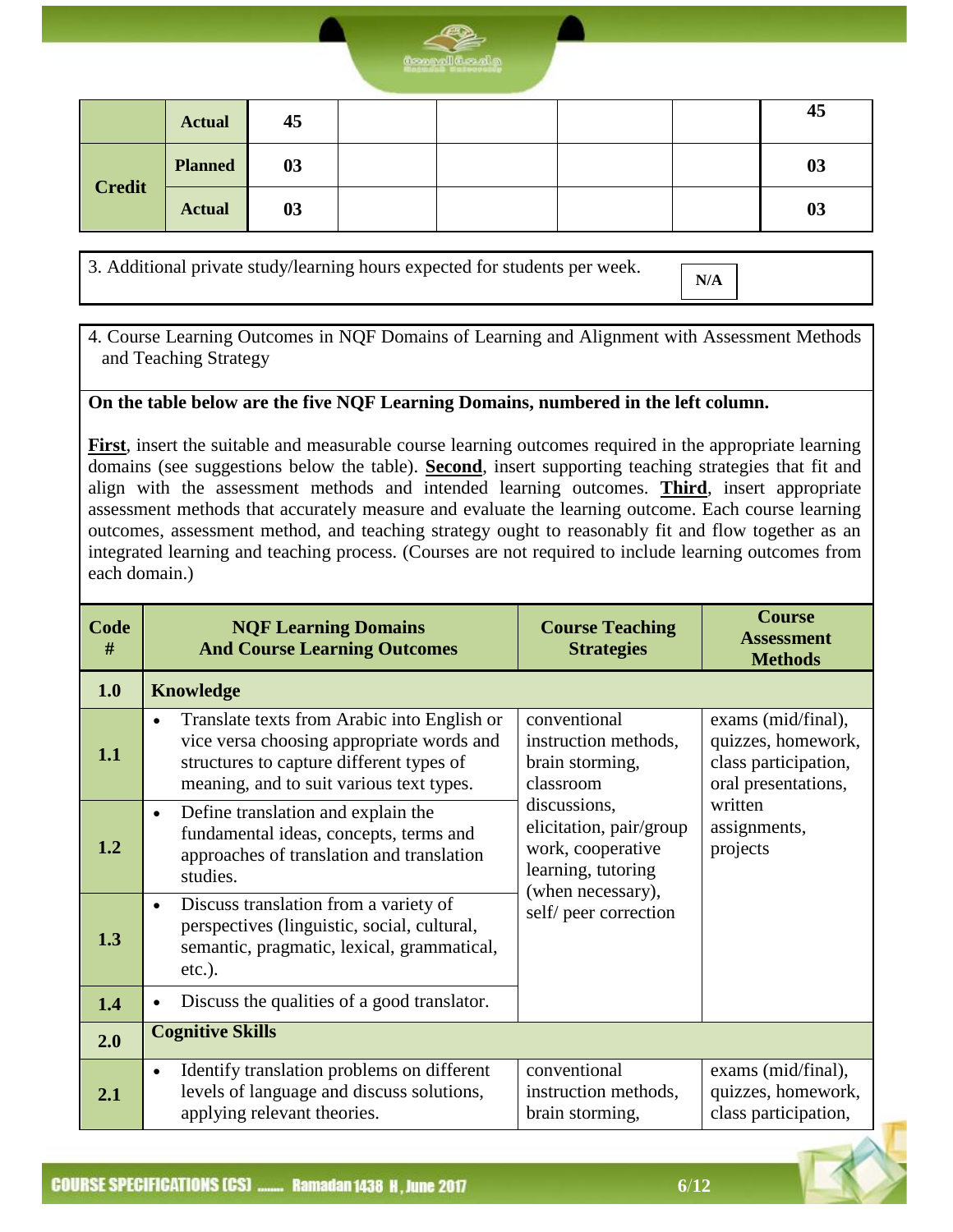| 2.2 | Analyze, interpret, and understand the<br>complex interrelationships between texts,<br>and their specific social, political and<br>historical contexts    | classroom<br>discussions,<br>elicitation, pair/group<br>work, cooperative                                                           | oral presentations,<br>written<br>assignments,<br>projects                                                                  |
|-----|-----------------------------------------------------------------------------------------------------------------------------------------------------------|-------------------------------------------------------------------------------------------------------------------------------------|-----------------------------------------------------------------------------------------------------------------------------|
| 2.3 | View translation as Intertextuality and a<br>$\bullet$<br>process of continuous "Languaging" (see<br>the meaning of both terms).                          | learning, tutoring<br>(when necessary),<br>self/peer correction                                                                     |                                                                                                                             |
| 2.4 | * Differentiate between genres of writing,<br>understand the formal elements of language use<br>in those genres, and write in the appropriate<br>genres.  |                                                                                                                                     |                                                                                                                             |
| 3.0 | <b>Interpersonal Skills &amp; Responsibility</b>                                                                                                          |                                                                                                                                     |                                                                                                                             |
| 3.1 | Develop various communication skills<br>$\bullet$<br>gained from translation studies and<br>practices.                                                    | conventional<br>instruction methods,<br>brain storming,                                                                             | exams (mid/final),<br>quizzes, homework,<br>class participation,                                                            |
| 3.2 | Learn to vary style to suit different<br>$\bullet$<br>contexts.                                                                                           | classroom<br>discussions,<br>elicitation, pair/group                                                                                | oral presentations,<br>written<br>assignments,                                                                              |
| 3.3 | Improve students' understanding of how<br>$\bullet$<br>different languages work (languaging).                                                             | work, cooperative<br>learning, tutoring                                                                                             | projects                                                                                                                    |
| 3.4 | Work independently of the teacher.<br>$\bullet$                                                                                                           | (when necessary),<br>self/ peer correction                                                                                          |                                                                                                                             |
| 3.5 | Learn various interdependent skills through<br>$\bullet$<br>the process of translation.                                                                   |                                                                                                                                     |                                                                                                                             |
| 4.0 | <b>Communication, Information Technology, Numerical</b>                                                                                                   |                                                                                                                                     |                                                                                                                             |
| 4.1 | Use language for a purpose.                                                                                                                               | conventional<br>instruction methods                                                                                                 | exams (mid/final),<br>quizzes, homework,                                                                                    |
| 4.2 | Create a desire for communication.<br>$\bullet$<br>Communicate effectively using translation.<br>$\bullet$                                                | brain storming,<br>classroom                                                                                                        | class participation,<br>oral presentations,                                                                                 |
| 4.3 | Prepare wed-based and digital materials for<br>the purposes of translation.                                                                               | discussions,<br>elicitation, pair/group<br>work, cooperative                                                                        | written assignments,<br>projects                                                                                            |
| 4.5 | Help students be focused on what they are<br>$\bullet$<br>saying and how they are saying it.                                                              | learning, tutoring<br>(when necessary),<br>self/ peer correction.<br>Assign digital<br>tasks in the<br>context of<br>translation.   |                                                                                                                             |
|     | Become more tolerant and inclusive for<br>$\bullet$<br>other languages and other cultures as<br>translation is a cross-cultural<br>communication process. | conventional<br>instruction methods<br>brain storming,<br>classroom<br>discussions,<br>elicitation, pair/group<br>work, cooperative | exams (mid/final),<br>quizzes, homework,<br>class participation,<br>oral presentations,<br>written assignments,<br>projects |

 $\mathbb{R}$ 

**Consultant**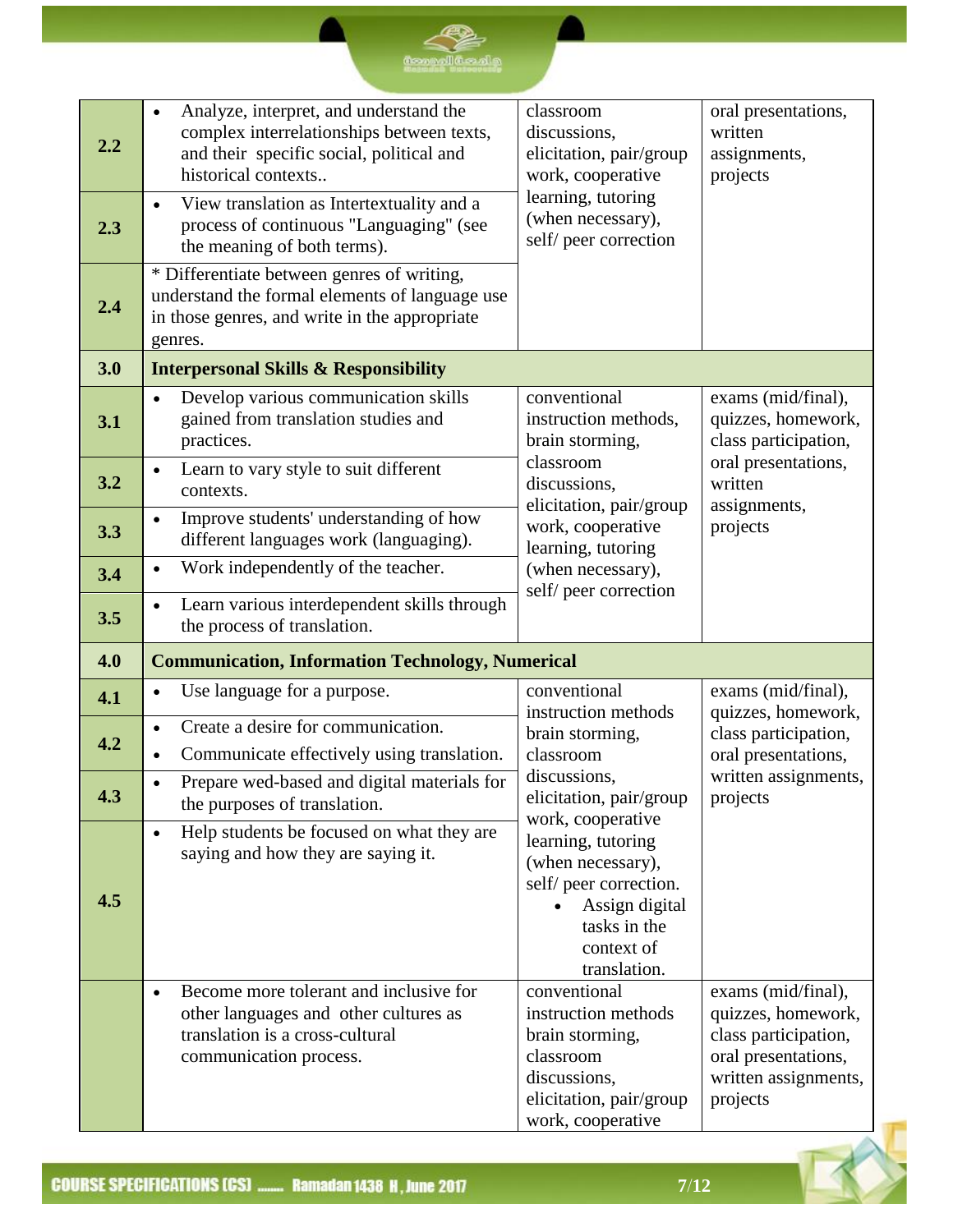

|     |                    | learning, tutoring    |  |  |
|-----|--------------------|-----------------------|--|--|
|     |                    | (when necessary),     |  |  |
|     |                    | self/ peer correction |  |  |
| 5.0 | <b>Psychomotor</b> |                       |  |  |
| 5.1 | N/A                |                       |  |  |

|              | <b>5. Schedule of Assessment Tasks for Students During the Semester</b>                                      |                        |                                                 |  |  |
|--------------|--------------------------------------------------------------------------------------------------------------|------------------------|-------------------------------------------------|--|--|
|              | Assessment task (i.e., essay, test, quizzes, group project,<br>examination, speech, oral presentation, etc.) | <b>Week Due</b>        | <b>Proportion of Total</b><br><b>Assessment</b> |  |  |
|              | Written Quizzes $(1 & 2)$                                                                                    | 4 & 9                  | 10                                              |  |  |
| $\mathbf{2}$ | <b>Assignments and/or projects</b>                                                                           | All the way<br>through | 10                                              |  |  |
|              | Written mid-term exam                                                                                        |                        | 20                                              |  |  |
|              | Written final exam                                                                                           | 15                     | 60                                              |  |  |

#### **D. Student Academic Counseling and Support**

1. Arrangements for availability of faculty and teaching staff for individual student consultations and academic advice. (include amount of time teaching staff are expected to be available each week)

 **Academic advisors are available during office hours and hours allotted for academic advice (a total of 6 hours). Each staff member is assigned a number of students to whom they offer academic, psychological and social help when needed.**

#### **E. Learning Resources**

1. List of Required Textbooks

- Munday, J. (2012)." **Introducing Translation Studies**". 3<sup>rd</sup> Edition, Routledge.
- Bassentt, S. (2002). "**Translation Studies**".Routledge. London & New York.
- Baker, M. (2011). "**In Other Words**". Routledge.
- Hatim, B. &Munday, J. (2004). "**Translation: an Advanced Resource Book**". Routledge.
- 2. Listof Essential References Materials (Journals, Reports, etc.)
- Hopkinson, A. (2009)."**Translation in Practice**". British Centre for Literary Translation, Arts Council England, The Society of Authors, British Council, and Dalkey Archive Press.
- Duff, A. (1990)."**Bringing Translation Back into the Language Class**".Practical English Teaching. Vol. 10, No.3.
- Deller, S. &Rinvolucri, M. (2002). "**Using the Mother Tongue: Making the Most of the**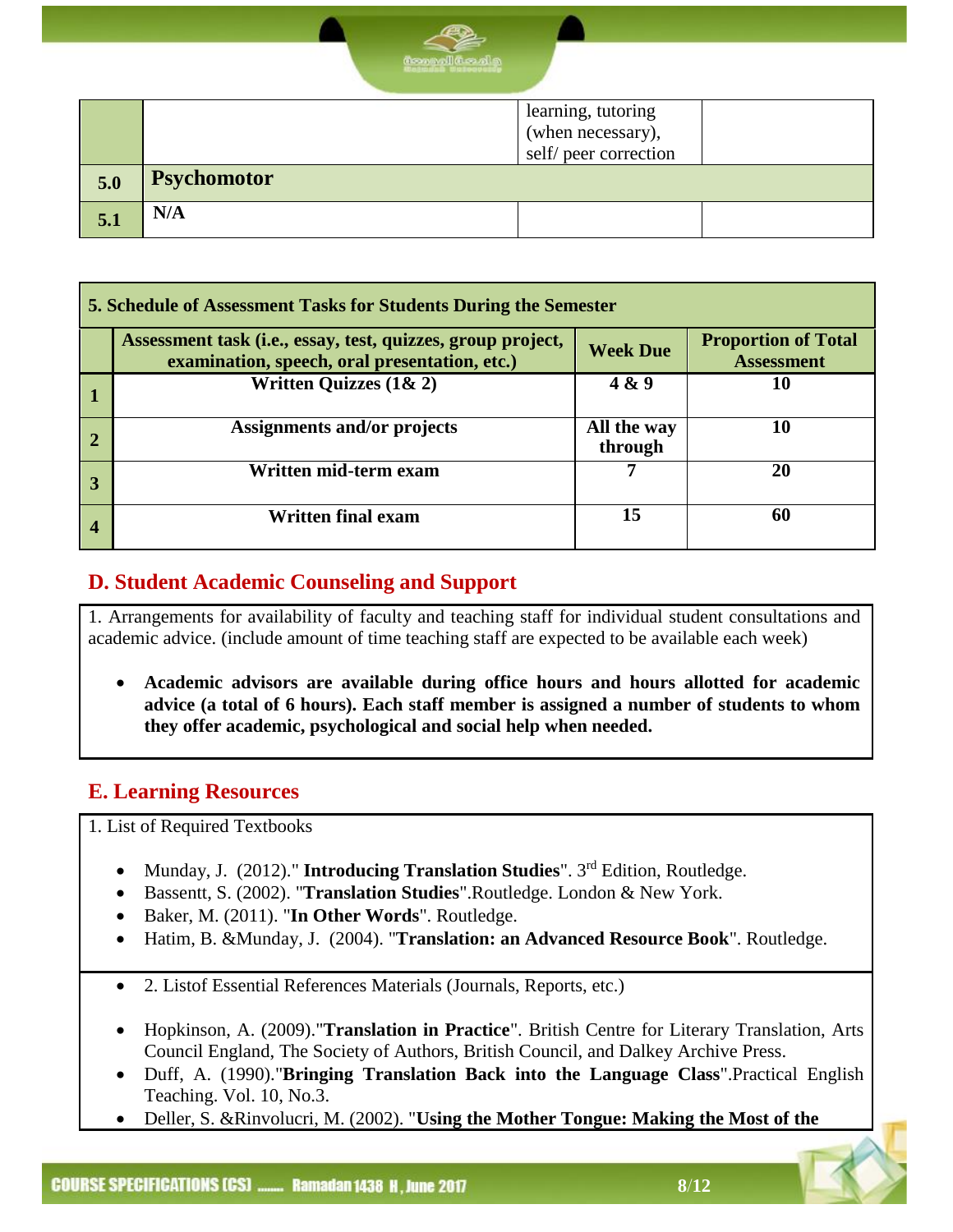**Learner's Language**". Delta Publishing.

- Murphy, B. (1988)."**Teaching Translation and Teaching through Translation**".(MET 15/4)
- Baker, Mona and Gabriela Saldanha eds. (2008), Routledge **Encyclopedia of Translation**  Studies, 2<sup>nd</sup> ed., London and New York: Routledge.
- Bassnett, Susan (2014), **Translation**, London and New York: Routledge.
- Cabré, M. Teresa (1999), **Terminology: Theory, Methods and Applications**, Amsterdam: Benjamins.
- Chan, Sin-Wai, ed. (2015) The Routledge **Encyclopedia of Translation Technology**, London and New York: Routledge.
- Corsellis, Ann (2008), **Public Service Interpreting: The First Steps**, Basingstoke: Palgrave Macmillan.
- Díaz Cintas, Jorge and Gunilla Anderman eds. (2009), **Audiovisual Translation. Language Transfer on Screen**. Basingstoke; New York: Palgrave Macmillan.
- Drugan, Joanna (2013), **Quality in Professional Translation. Assessment and Improvement**, London: Bloomsbury.
- Jiménez-Crespo, Miguel A. (2013), **Translation and Web Localization**, London and New York: Routledge.
- Kuhiwczak, Piotr and Karin Littau eds. (2007), **A Companion to Translation Studies**, Clevedon: Multilingual Matters
- Lefevere, André ed. (1992), Translation / History / Culture: **A Sourcebook**, London and New York: Routledge.
- Munday, Jeremy ed. (2009), The Routledge **Companion to Translation Studies**, London and New York: Routledge.
- Pöchhacker, Franz (2004), **Introducing Interpreting Studies**, 3<sup>rd</sup> ed. London: Routledge.
- Pöchhacker, Franz and Miriam Shlesinger eds. (2002), The Interpreting Studies Reader, London: Routledge.
- Quah, Chiew Kin (2006), **Translation and Technology**, Basingstoke: Palgrave Macmillan.
- Robinson, Douglas (2012), **Becoming a Translator**, 3rd ed., London and New York: Routledge.
- Somers, Harold ed. (2003), **Computers and Translation**: A Translator's Guide, Amsterdam: Benjamins.
- Ten Hacken, Pius ed. (2006), **Terminology, Computing and Translation**, Tübingen: Narr.
- Venuti, Lawrence (2008), **The Translator's Invisibility: A History of Translation**, 2<sup>nd</sup> ed., London and New York: Routledge.
- --- ed. (2012), **The Translation Studies Reader**, 3rd ed., London and New York: Routledge.

3. List Electronic Materials, Web Sites, Facebook, Twitter, etc.

**NB: The course instructor is encouraged to make the best use of the websites and decide on the most relevant resources for his/her own context, e.g. http://forum.wordreference.com/ (discussion forums for various languages)**

4. Other learning material such as computer-based programs/CD, professional standards or regulations and software.

 **Lectures and notes prepared by the course instructor for all the chapters are available on the D2L system to which learners can refer. Other supplementary materials are**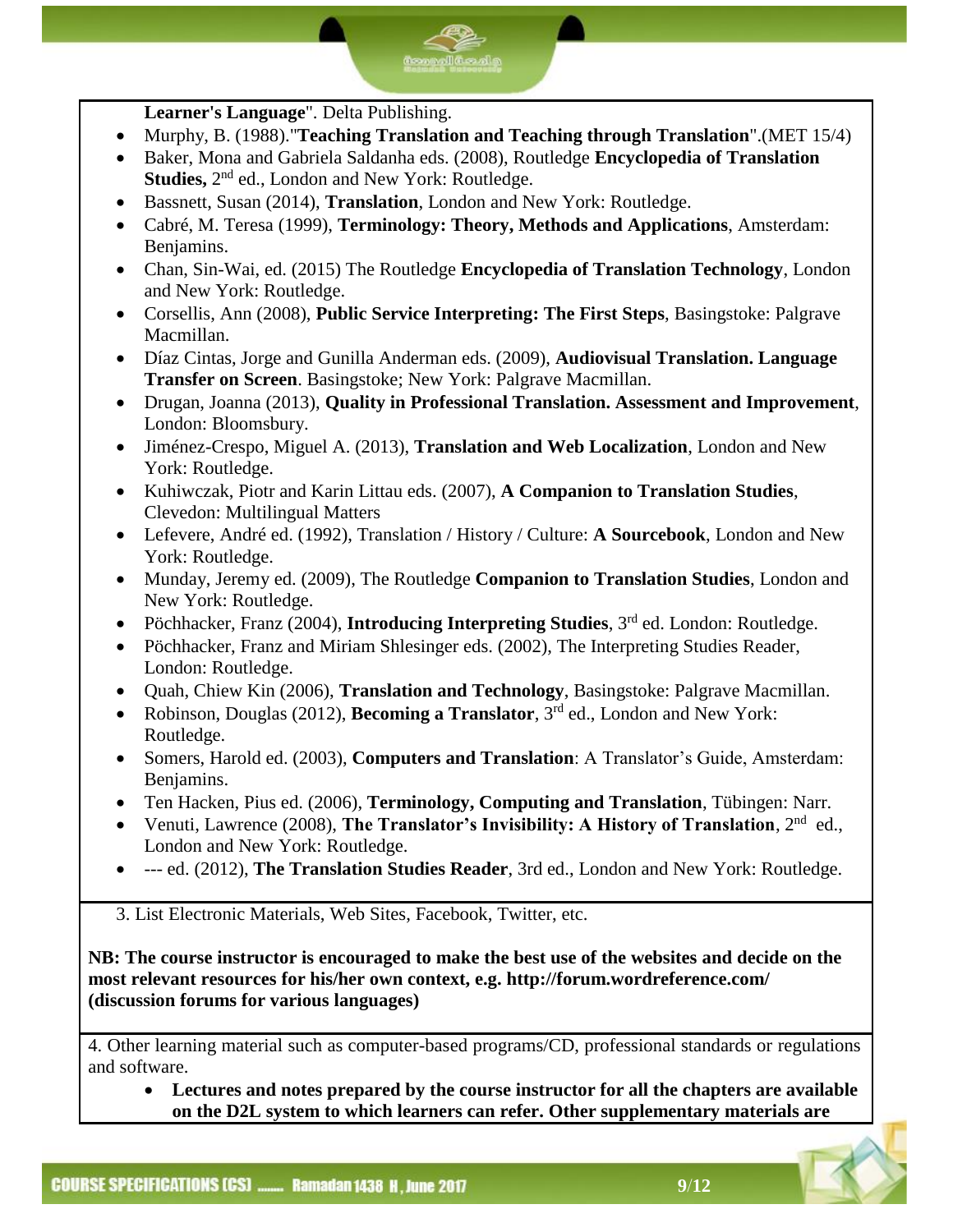**also available.** 

#### **F. Facilities Required**

Indicate requirements for the course including size of classrooms and laboratories (i.e. number of seats in classrooms and laboratories, extent of computer access,etc.)

1. Accommodation (Classrooms, laboratories, demonstration rooms/labs, etc.) **Enough space is available at college for accommodating the students**:

- **Lecture rooms can accommodate up to 50 students.**
- **Laboratories accommodate up to 32 students.**

2. Technology resources (AV, data show, Smart Board, software, etc.)

- **Smart Boards, digital podiums and Internet facilities are available in the classrooms.**
- **Well -equipped language labs are available at the college for students during practical lectures.**

3. Other resources (specify, e.g. if specific laboratory equipment is required, list requirements or attach list)

**Current resources are sufficient.** 

#### **G. Course Evaluation and Improvement Processes**

1. Strategies for Obtaining Student Feedback on Effectiveness of Teaching

- **A "Course evaluation" questionnaire done by the students on the university portal at the end of each term.**
- **A "Students' academic experience evaluation" questionnaire done by the students at the end of each term.**
- **A "Program evaluation" questionnaire done by the students at the end of each term.**

2. Other Strategies for Evaluation of Teaching by the Instructor or by the Department

- Revising study plans of the department by the college committee of Academic Study **Plans.**
- **Quality check by colleagues and Head of the Department.**

3. Processes for Improvement of Teaching

- **Getting learners to work in groups to translate different sections of a text, and then regroup them to connect together their parts into a full text, with suitable connecting language.**
- **Alternatively,having learners work in groups on short texts; then regroup and compare their versions, before producing a final text. This can then be compared with an 'official' published version.**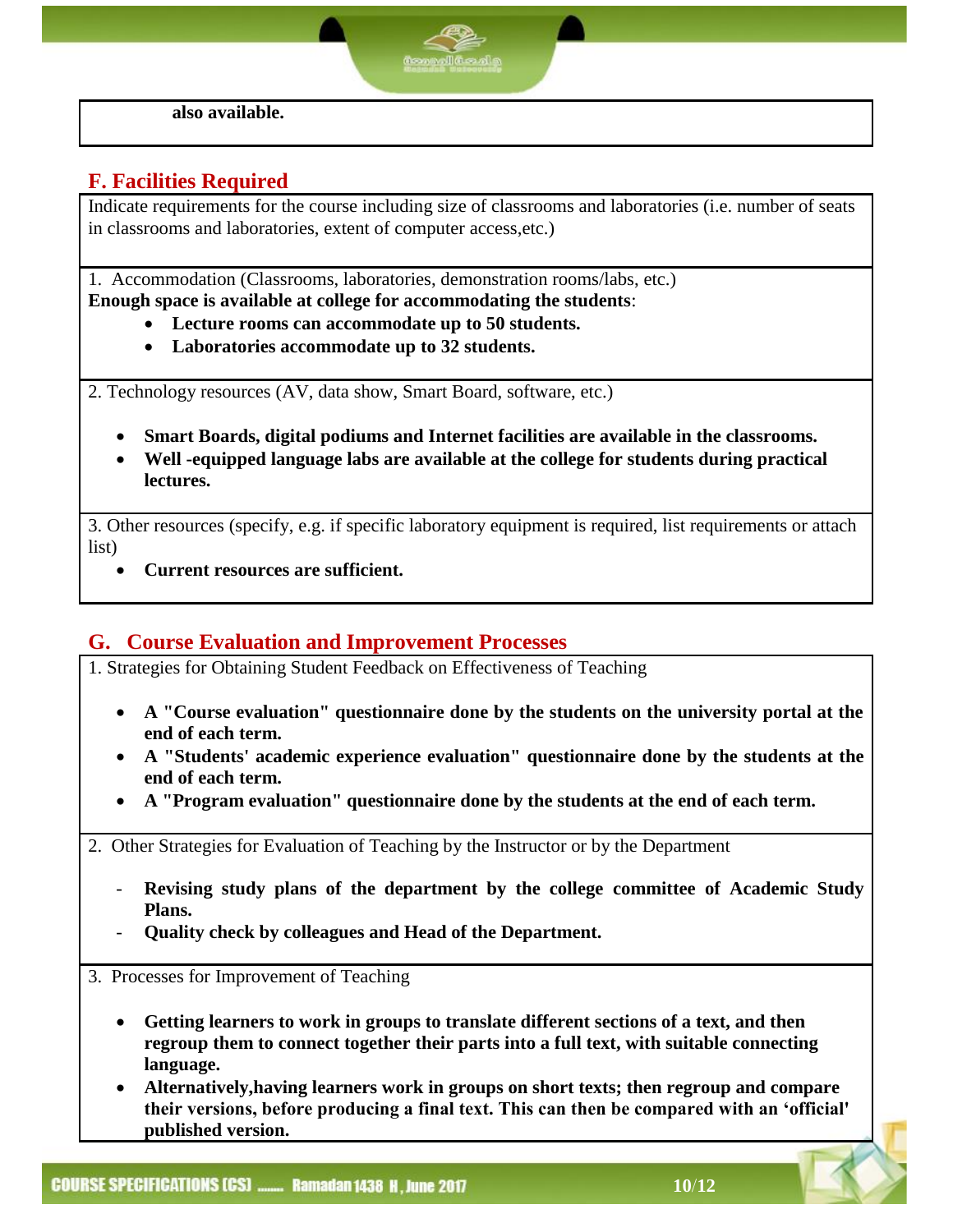- **Encouraging learners to share translation materials via group e-mails.**
- **Encouraging learners to bring in short texts/proverbs/poems and present them to the class, explaining why they like them. These are then used for translation.**
- **Urging learners to look at 'bad' translations and discuss the causes of errors. Translation software programs and web pages are good sources of these.**
- **Asking learners to find different kinds of texts for comparison and translation, for example recipes, e-mails, graffiti, technical texts, post-its, etc.**
- **Getting learners translate the script of a scene from a film, then dub over the scene itself with their new version in the l2.**
- **Urging learners develop a webpage or blog with their own translated work.**
- **Getting learners participate in live online forums such as word reference.**
- **Asking learners to evaluate translation software/web pages and then report back to the group.**

4. Processes for Verifying Standards of Student Achievement (e.g. check marking by an independent member teaching staff of a sample of student work, periodic exchange and remarking of tests or a sample of assignments with staff at another institution)

- **Checking Marking is performed by the revising committee of "Measurement and Evaluation" unit. By the end of each semester, a random sample of the marked answer sheets is taken for rechecking using general standards (a prepared checklist) with reference to the course specifications.**
- **A committee will be available, in case a student asks for rechecking his/ final exams, which is generally composed of the head or coordinator of the department along with selected staff members.**
- **Checking Marking of a sample of students' work by a faculty from a counterpart teaching institution (as much as possible).**

5. Describe the planning arrangements for periodically reviewing course effectiveness and planning for improvement.

- **A midterm evaluation feedback form to increase the instructor's awareness of the strong and his /her weak teaching practices.**
- **The course instructor reviews the course effectiveness by taking feedback from the students and checking the other universities content materials for relevance of the knowledge.**

**Name of Course Instructor: Dr. Sana'a Khatter**

**Signature: ………………………………… Date Specification Completed: …………………**

**Program Coordinator: Dr.Saleh Al-Harthi**

**Signature: ………………………….. Date Received: 28/ 05/ 1440**